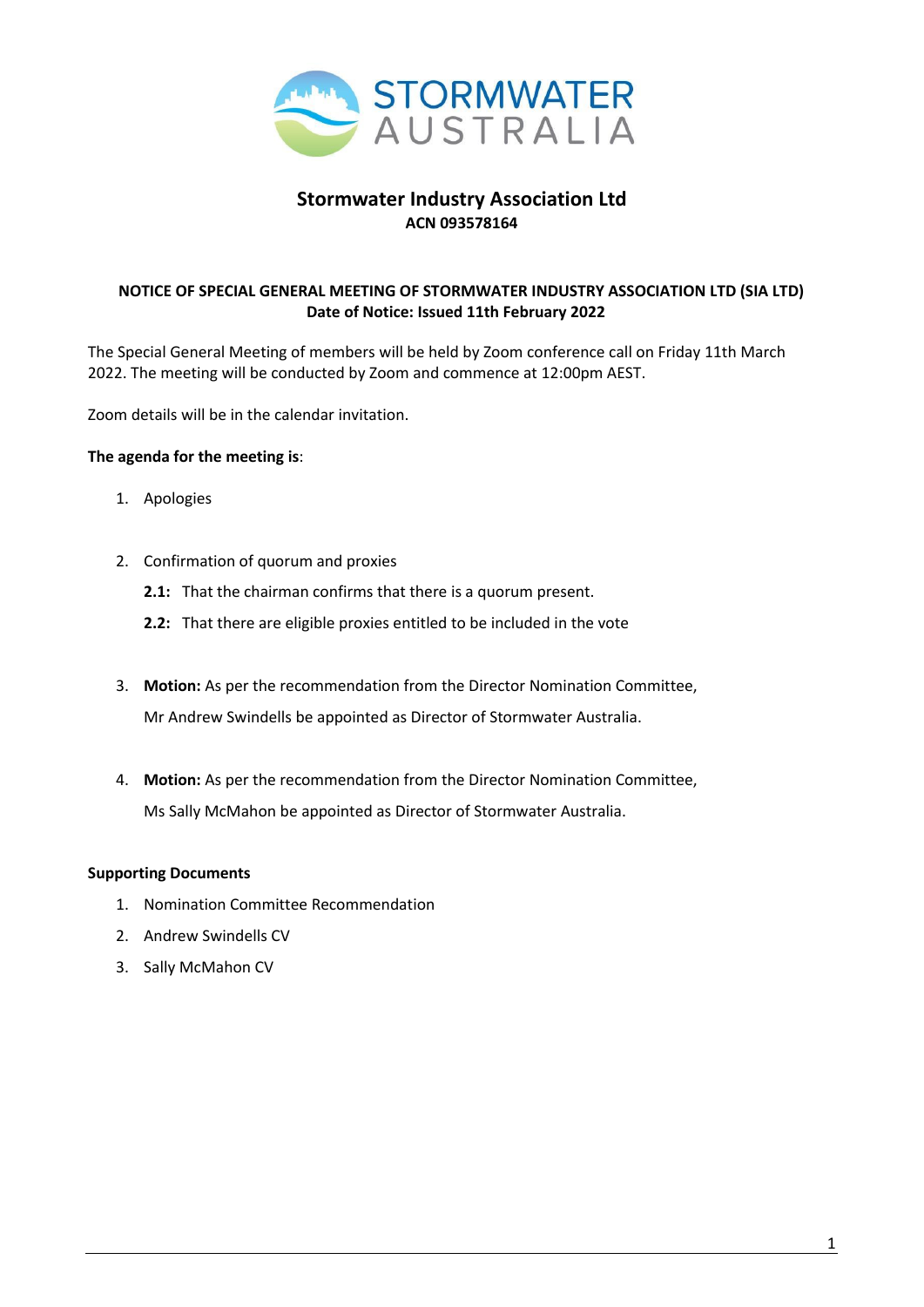#### **(a) Attending the meeting or appointing a proxy.**

You should have this notice with you for the meeting. You cannot attend this meeting unless you are a registered Member Representative. If you cannot attend the meeting you have a right to appoint only another registered member Representative as your proxy by completing the enclosed proxy form and return it to the Secretary by emai[l secretary@stormwater.asn.au](about:blank) not less than 48 hours (or such shorter period as the Directors may allow) before the time appointed for the holding of the meeting.

#### **Voting instructions for the Special General Meeting**

Each member is entitled to two (2) votes by its registered Member Representatives. No person is entitled to vote unless the person is registered Member Representative or the proxy is a registered Member Representative. If only one registered Member Representative is present then that representative has an automatic proxy of the member totalling the two votes if no other proxy has been appointed. Please refer to attachment 1 for Proxy rights and processes and Appendix 1 for Form of Proxy.

#### **Quorum**

- 1. A motion or resolution at a Special General Meeting must not be considered or a Resolution passed unless there is a quorum present to consider and vote on the resolution(s).
- 2. There is a quorum for considering and voting on a motion or resolution if at least 50% of representatives and 75% of the Directors entitled to vote constitute a quorum for all general meetings.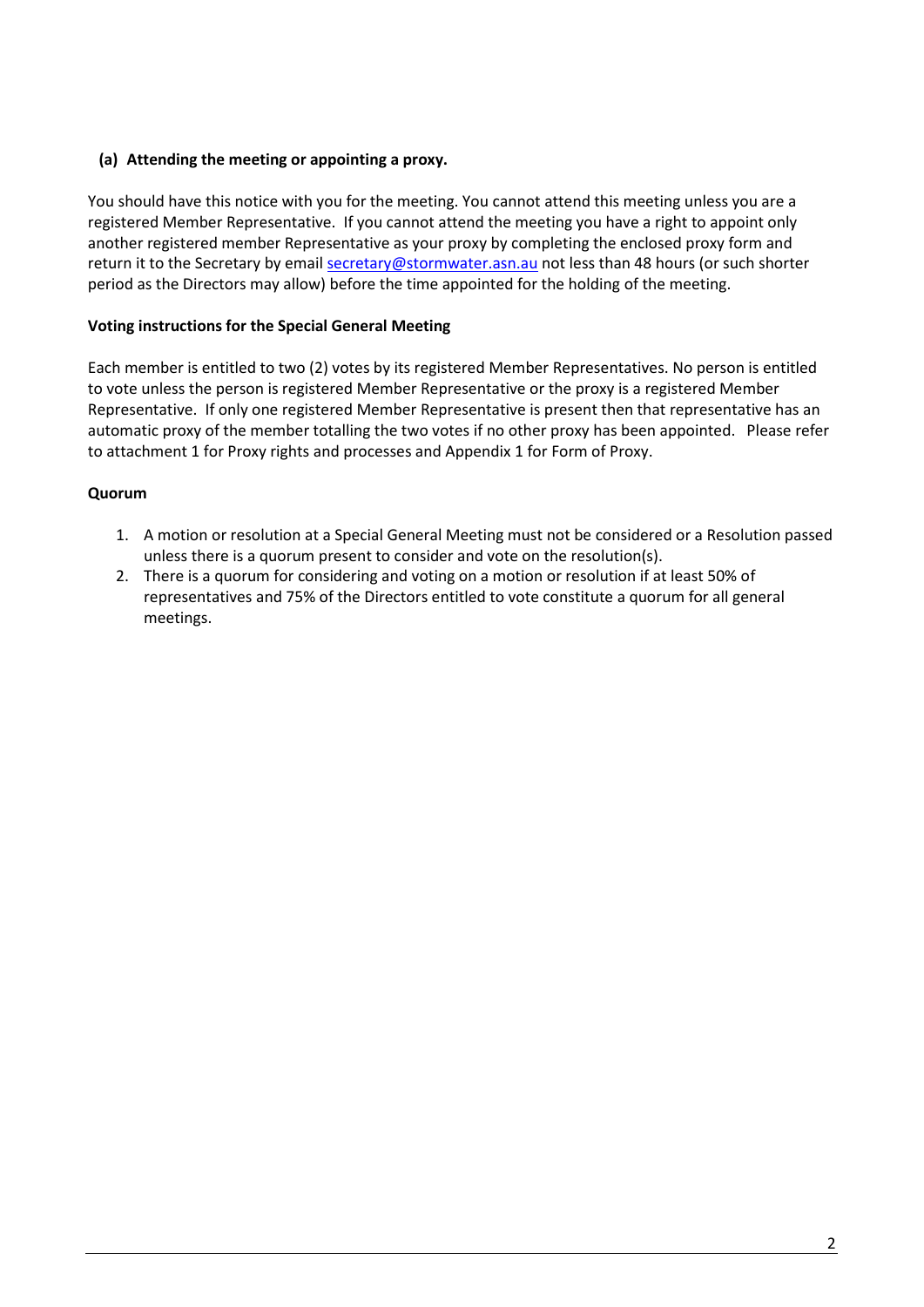# **Attachment 1.**

#### **Proxy rights and processes (from section 13 of the SIA LTD Constitution)**

- 1.1 Right to Appoint Proxies
	- (b) Any member's representative may appoint not more than one proxy.
- 1.2 Appointing a Proxy
	- (a) The instrument appointing a proxy must be in writing signed by the appointer or the appointer's attorney duly authorised in writing.
	- (b) The instrument of proxy is valid if it contains the information required by the Law, which at the date of this Constitution is the following information and is in the form set out in Appendix 1.
		- (i) the name and address of the member;
		- (ii) the proxy's name or the name of the office of the proxy; and
		- (iii) the meetings at which the instrument of proxy may be used.
	- (c) An instrument of proxy may be expressed to be a standing appointment. An instrument of proxy for a specified meeting is only valid for that meeting and any postponement of adjournment or that meeting.
	- (d) An instrument of proxy may be revoked by the appointer at any time by notice in writing to the Company.
- 1.3 Lodgement of Proxies
	- (a) An instrument appointing:
		- (i) a proxy, the power of attorney or other authority (if any) under which it signed or executed or a certified copy of that power or authority; or
	- (ii) an attorney to exercise a member's voting rights at a general meeting or certified copy of that power of attorney,

must be deposited at the Office or at such other place as is specified for that purpose in the notice convening the general meeting not less than 48 hours (or such shorter period as the Directors may allow) before the time appointed for the holding of the meeting or adjourned meeting as the case may be at which the person named in the instrument proposes to vote and in default the instrument of proxy or the power of attorney will not be treated as valid.

- (b) For the purposes of this clause it will be sufficient that if any document required to be lodged by a member is received in legible form by facsimile or by email at the place at which the document is required to be delivered by the member and the document shall be regarded as received at the time the facsimile or email was received at that place.
- 1.4 Validity of Proxies
	- (a) A vote exercised pursuant to an instrument of proxy, a power of attorney or any instrument of appointment is valid notwithstanding:
		- (i) the bankruptcy or liquidation of the member; and
		- (ii) the revocation of the instrument of proxy or the power of attorney or any instrument under which the instrument or the power was granted; or
	- (b) if the Company has not received at its Office written notice of the, bankruptcy, liquidation, or revocation or at least 48 hours (or such shorter period as the Directors may allow) prior to the time appointed for the holding of the general meeting or adjourned meeting, as the case may be, at which the instrument of proxy or the power of attorney is exercised.
	- (c) A proxy who is not entitled to vote on a resolution as a member may vote as a proxy for another member who can vote if the appointment specifies the way the proxy is to vote on the resolution and the proxy votes that way.
- 1.5 Rights of Proxies and Attorneys
	- (a) The instrument appointing a proxy will be taken to confer authority to demand or join in demanding a poll.
	- (b) Unless a member by the instrument of proxy directs the proxy to vote in a certain manner the proxy may vote as the proxy thinks fit on any motion or resolution. Otherwise the proxy shall follow the voting instructions contained in the instrument of proxy.
	- (c) A proxy will not be revoked by the appointer attending and taking part in any general meeting but if the appointer votes on a resolution either on a show of hands or on poll the person acting as proxy for the appointer shall not be entitled to vote in that capacity in respect of the resolution.
	- (d) The Chairman of a General Meeting may require any person acting as a proxy to establish to the satisfaction of the chairman that he is the person nominated as proxy in the form of proxy lodged under this Constitution. If the person is unable to establish his identity he may be excluded from voting either upon a show of hands or upon a poll.